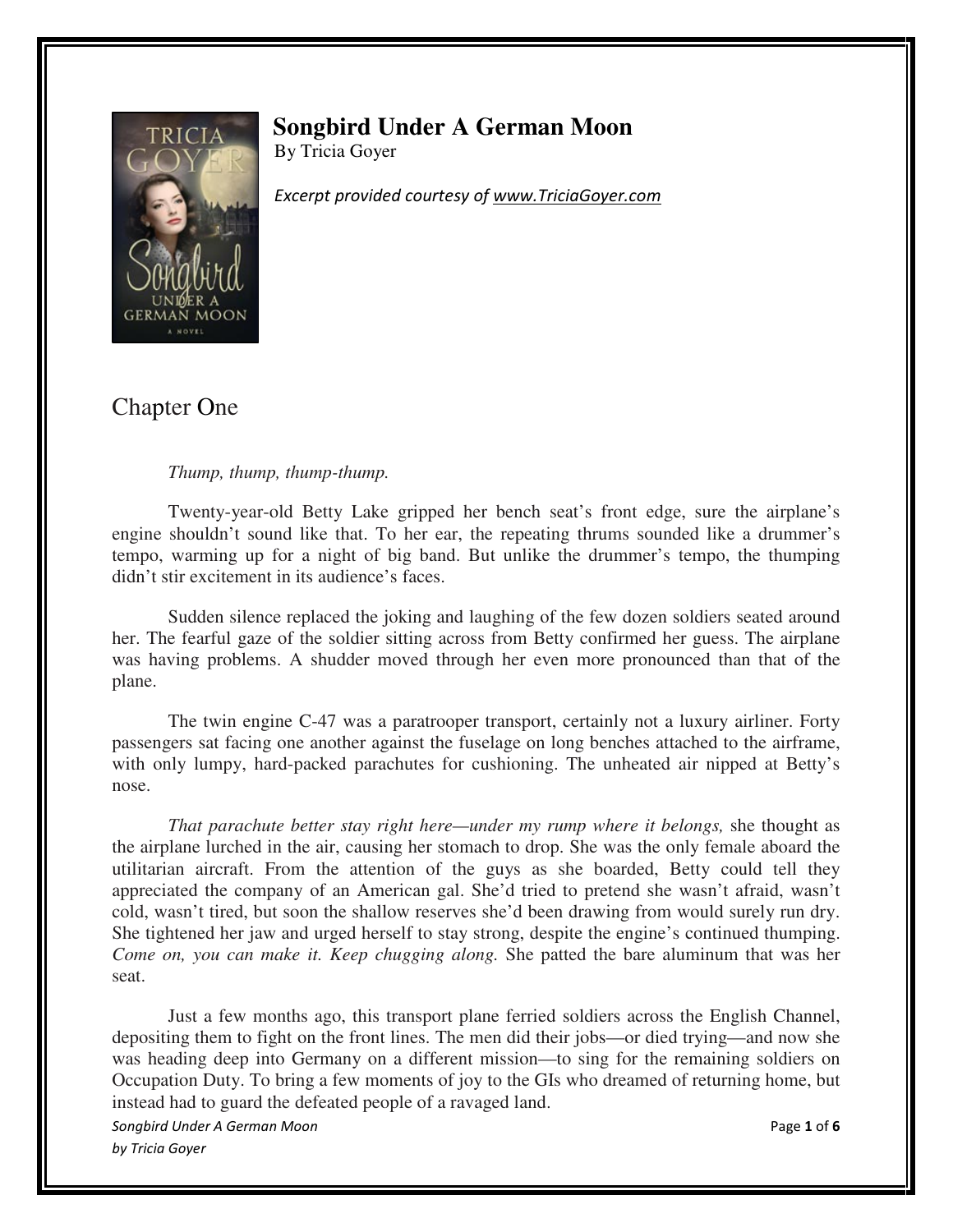Trying for a calming deep breath, Betty nearly choked on the odor of fuel, of soldiers' bodies that had been too long without a bath, and on something else—fear. She could imagine the soldiers' thoughts—*I didn't survive the war to die in a transport plane accident.* And she couldn't imagine coming this far and not singing.

It wasn't that she didn't understand the dangers before setting out. Dozens of performers had died "doing their part." Some in airplane accidents, some hit by enemy fire, and others who just happened to be in the wrong place at the wrong time. Still, it hadn't stopped her from coming. Singing for the soldiers was all Betty had wanted since she'd first heard of USO singers and comedians; acts like The Andrews Sisters and Bob Hope. When she'd first seen clips of their performances on the newsreels—entertaining troops, bringing smiles to soldiers' faces, and delivering the good ol' USA to soldiers' foxholes—she daydreamed about being one of them.

*I can't die now. I should get to sing at least one song—and I'd rather not have that song be in the angels' choir, if I can help it.* 

The thumping became a roar. Betty sat erect and cocked her ear. The shake, shimmy, and rumble of the airplane made her wonder how long it would hold together. Her hands searched for the armrest that wasn't there and found the knee of the soldier seated next to her instead. She quickly pulled her hand away and averted her gaze from the soldier's smile.

"It's okay, dollface. You can cling to me for courage," declared the red-haired, frecklefaced man.

"I don't believe my mother would approve, sir. And if this plane goes down, it will do so with my good reputation intact." Betty winked, trying to make light of the situation. Trying to calm the pounding of her heart.

The chuckle of the redheaded soldier, mixed with the hoots of others near enough to hear her remark, told Betty her words did as she intended. She made them smile and found herself smiling, too.

"So tell me—" She turned her head and looked directly into the soldier's eyes. "Do you have a girl waiting at home?"

The soldier's cheeks reddened. "Well, no one is waiting. I wish there was…"

"From the way you say that, it sounds like you're thinking of someone special? Maybe someone you've been fancy on for a while?"

"How did you know? Are you a mind reader?" His eyes widened. "No—not quite. I just have a way of getting people to open up to me, that's all. My mother says it's a gift. My father says I need to stop butting into other peoples' business, but I can't help caring." She lifted an eyebrow. "So don't try to hide the truth. There is a girl you care deeply for, isn't there?"

"Yes, I, uh, suppose there is. Her parents live two houses down from my parents' place. We sort of grew up together." Then he leaned closer. "I've never told anyone this before, but I've been thinking about writing her—"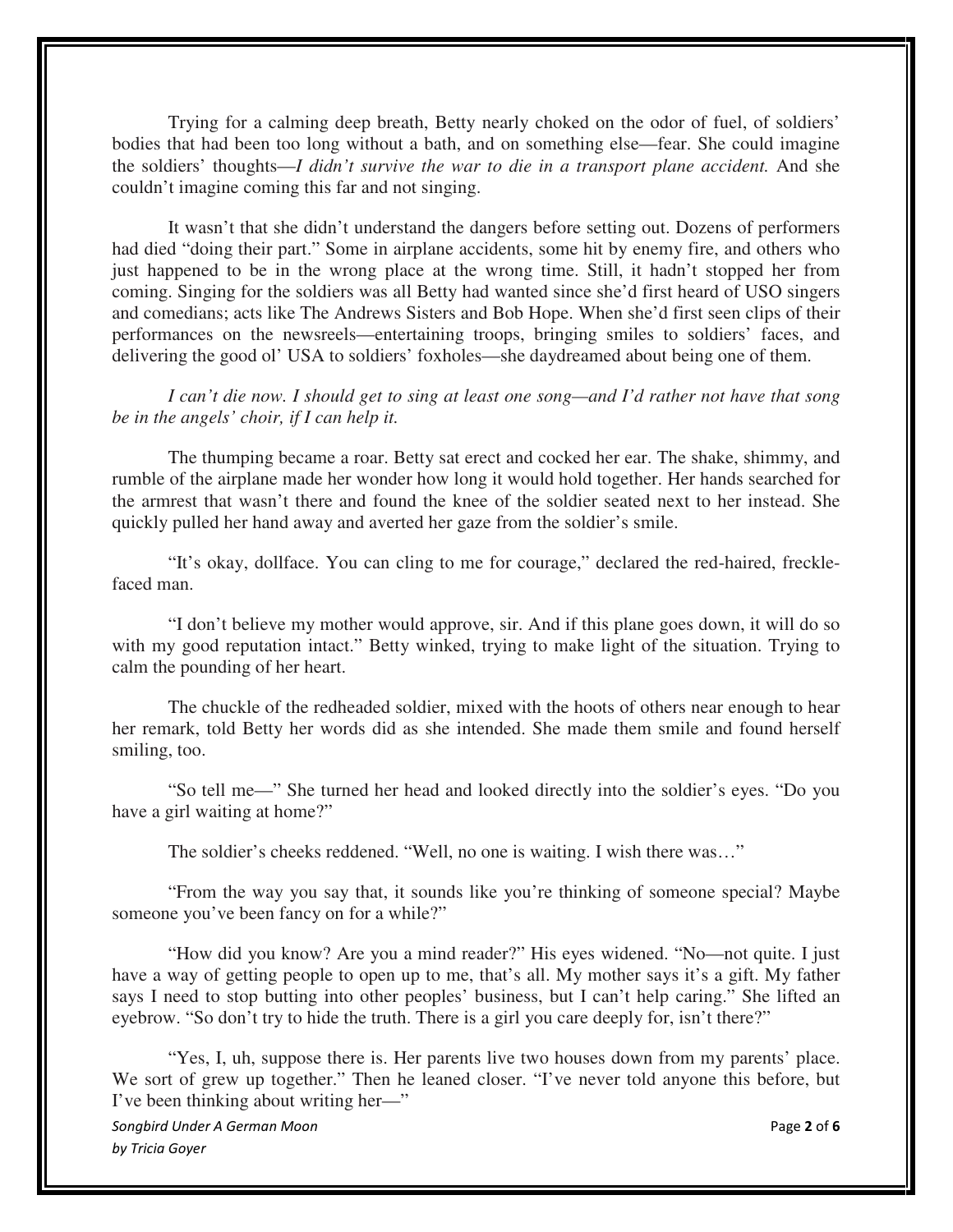"You should." Betty nodded. "Growing up on the same street, I'm sure you'll have plenty to talk about." She laughed. "And you no doubt already know her address."

"Yeah—right." He looked away, lifting his gaze as if the words were already forming in his mind.

The airplane shimmied some more, and she saw the soldier's smile fade just slightly.

She couldn't do anything about that engine, but maybe she could lighten the mood. *If I can catch my breath first.* After all, her official job as a USO singer was that of a morale booster—she just hadn't realized how soon morale would need to be boosted.

An explosion shook the plane. Betty winced, grabbing the hand of the same redheaded soldier. Her stomach jolted, and she swallowed hard against the rising nausea. This time he didn't say anything, but just squeezed her hand lightly as if to say, *I'll do what I can to protect you.* 

One of the guys from down near the tail of the plane—a tall, handsome soldier with light brown hair and a chiseled face—rose and hurried toward the cockpit. Betty supposed he was another pilot, uneasy with the idea of sitting back and waiting to see what happened. He moved through the fuselage with a John Wayne swagger, which she was sure was due to the aircraft's swaying and rocking. As he passed her, he looked down and offered a nervous smile. She hoped the smile meant things would be under control soon. She didn't want to think of the alternative.

They were twenty minutes away from Nuremberg, Germany. Twenty minutes—then an hour-long drive away from her new life and new career in Bayreuth. No, it was more than a career, it was a dream.

"Don't worry, miss," an officer seated across from her said as he leaned forward. "Sounds like a little engine trouble—nothing these pilots haven't handled before."

Letting go of her "friend's" hand, Betty brushed hair from her eyes, where it had fallen during the plane's shimmying. "Thank you, sir. I'm not worried. If these pilots survived Nazi fighter planes and ground artillery, surely they're not gonna let one little ol' engine stop them." She curled her lips into a smile, hoping her grin looked half as confident as her words sounded. In her old job, she'd seen these planes on the production line. She'd spent two days training to work on them before she was given a job that better fitted her skills—singing at the airplane factory's canteen.

Betty dared to glance out the plane's window at the white clouds scattered throughout the sky, thinking of the countless newsreels she'd watched at the Paramount's Saturday matinees. Her mind replayed the black and white images of bombers filling the air as they flew over Germany. Now, unbelievably, she was flying the same route. It was a miracle that she'd come this far, and no doubt it would take a miracle to get them the rest of the way.

Songbird Under A German Moon **Page 3 of 6** Songbird Under A German Moon by Tricia Goyer Her daddy had said only Hollywood-type girls got picked for the USO, not recent highschool graduates with no formal training and only canteen singing on their resumes. Her older brother had told her the dream was impossible. *Didn't he know that was the last thing he should*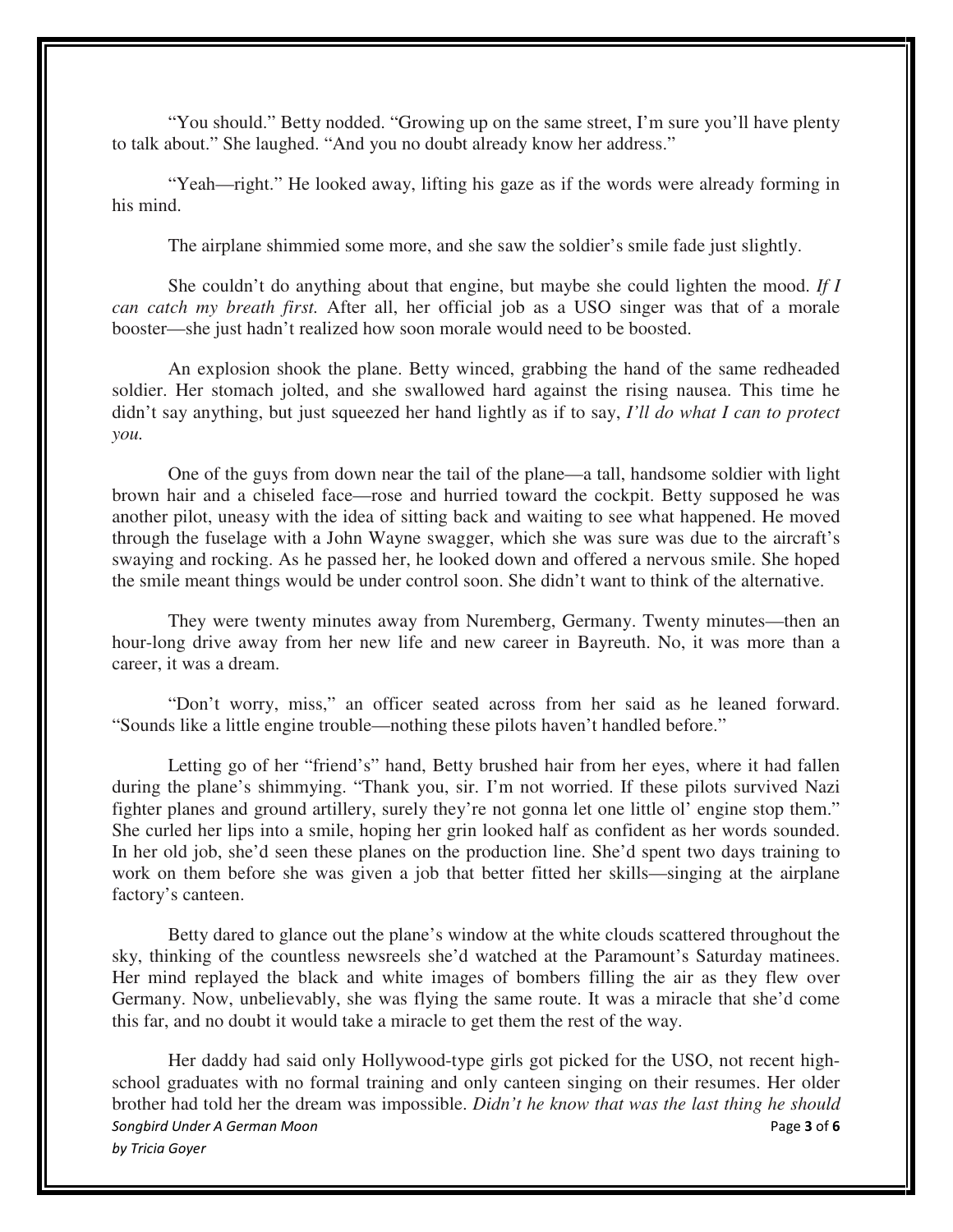*have said?* More than once Bobby'd tried to squelch her dreams, and more than once she'd proven him wrong. That's why, if anything would get them back on the ground safely, it would be the wings of this plane and her petitions to a faithful God.

She said a quick prayer and then scanned the pasty-faced passengers. Her knee jiggled like it always did when she felt her nerves turning her stomach into knots, and soon her lips began to move with the song "Coming in on a Wing and a Prayer" running through her head.

"Though there's one motor gone, we can still carry on." She sang it once, low enough for only her seatmate to hear. But then she repeated it. Soon, everyone sang along.

The thumping, the underlying backbeat to the airplane's loud roaring, accompanied their song perfectly.

\* \* \* \* \*

Even though Army Air Corp photographer Frank Witt had been seated in the fuselage, and even though he hadn't taken one day of flight school in his life, he knew something was wrong as soon as the C-47 climbed out after their last fuel stop.

*Please Lord, let us make it there safely. After what happened to Lily*— Frank let the thought fade. He couldn't think about losing his sister in a flying accident without the pain cutting deep to his soul. Ever since her death a year ago, he'd thought more of his own life. He wanted it to count. He wanted his assignment on Earth to matter. His photographs mattered—but his undercover work mattered more. He just hoped his parents wouldn't lose another child. Although the war in Europe was done, there were many factions who still fought for their place, their power, in the new world. Factions that, no doubt, would rejoice if this plane crashed here and now.

When the Gooney Bird had finally reached its assigned cruising altitude, the vibration, which had been constant, changed noticeably as the engine's speed changed, causing a continuous rise and fall of the engine's roar. His guess was the copilot was working with the mixture controls, looking for the sweet spot where the 1000-hp Pratt & Whitney Twin Row Wasp engines sounded best and the instruments showed normal. These engines were considered bullet-proof, and in-flight problems were rare. *Wouldn't you know we'd be the ones to get the trouble—and on the last leg of the flight.* 

Before take-off, Frank had been shooting the breeze with the pilot and co-pilot when the ground crew had warned them the area had received four inches of rain overnight and there was concern that water had managed to find its way into the high-octane fuel storage tanks. Frank guessed that was the problem now. At least he hoped it was. He couldn't help but think back to a few of his other flights, when engine trouble had nothing to do with Mother Nature.

His mind raced as he considered those who still wished him dead. There were too many to count—most of whom weren't locked up in Nuremberg awaiting trial. The men and women Frank had ticked off were those who drew as little attention to themselves as possible, just as he had done during the war. Even his closest friends and co-workers didn't understand that the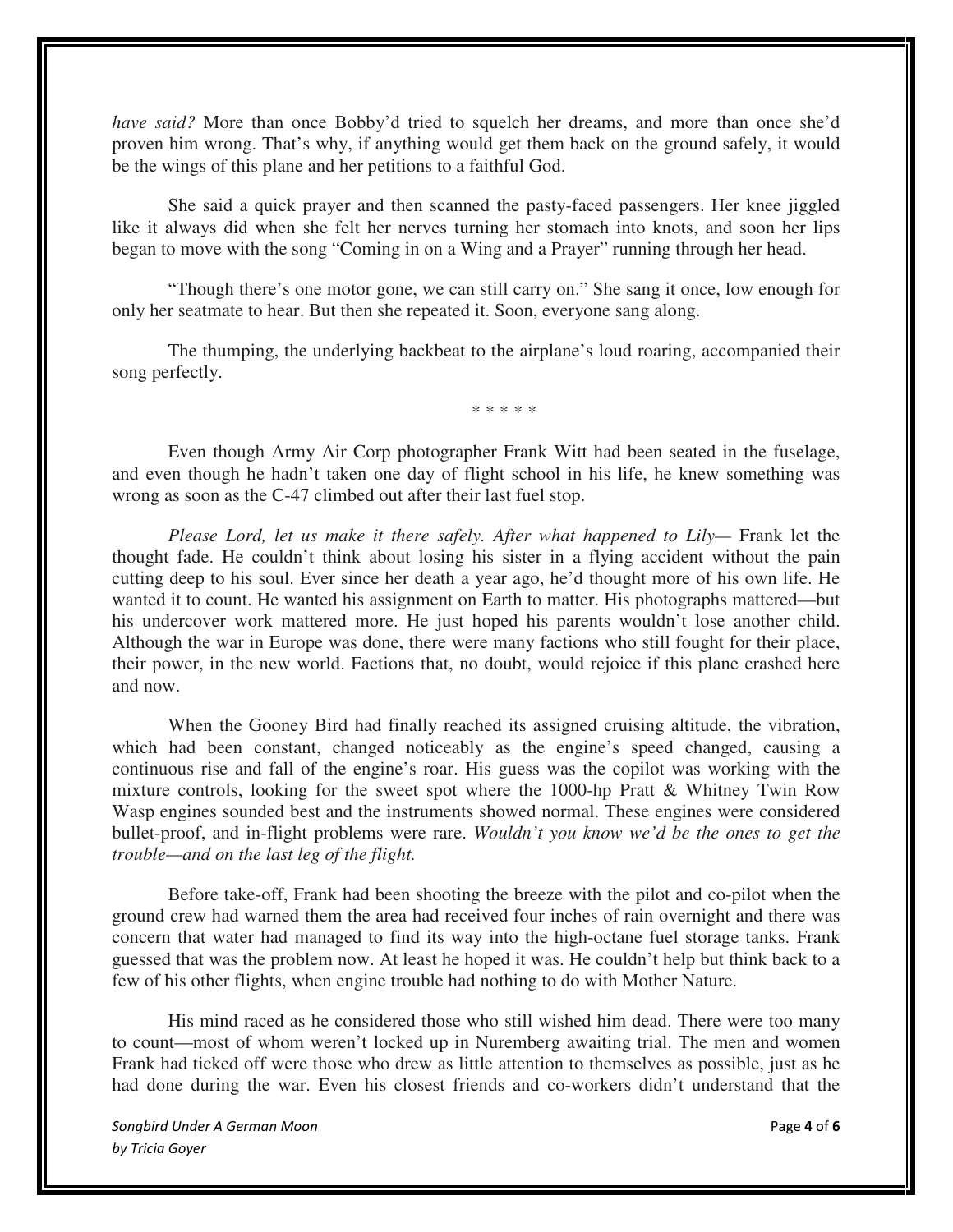photos he took on bombing runs meant little compared to the ones he took "off duty," during his tours around the English countryside and through London's busy streets. He'd foiled a sufficient number of enemy plots to cause someone to want to see him crash and burn. Frank just hoped that today's trouble had nothing to do with him, especially since the aircraft carried the prettiest girl he'd ever seen, done up in her perfectly fitted USO jacket and skirt.

A loud explosion shook the aircraft, and the cabin brightened as belching flames shot past the right-side windows. Frank glanced around and noticed the faces of the others losing the little color they'd maintained.

Without hesitation, he rose and hurried to the cockpit, feeling as if he were walking the deck of a storm-tossed ship. He stepped into the cockpit doorway, interrupting the co-pilot's words. When they acknowledged his presence, Frank stepped inside and stooped down close enough to the very busy pilots to converse with them.

"Captain, the starboard engine blew a cylinder." The co-pilot's anxious breath sounded hollow. "The cowling is ripped open, and we have flames. I'm killing the fuel supply to that engine." "Got it." Dewey, the pilot, nodded, his gaze intent on the gauges. "Increase mixture to the port engine to keep it cool, open the cowl flaps, and maintain full throttle. But watch the temps."

"Things okay in here?" Frank leaned back against the bulkhead for support. "Have we been sabotaged?"

Laughter spilled from Dewey's lips, and Frank chuckled too, yet inwardly he knew it wasn't a joke.

"What's wrong, Frank, you scared? Think you've flown ninety missions against the Germans, and now you're gonna buy the farm 'cause of an equipment malfunction?"

"Nah, I trust you and Norm. I just wanted to see if you had anything I could report to our passengers. I saw some of the new guys reaching for their chutes. Suppose this is the scariest thing they've faced since signing up. At least it will give them something to write home about, since they missed the war."

"We'll be fine. There aren't any mountains in our flight path and the weather's good at our destination—except for—"

"Except for what?" Frank asked after a pregnant pause.

"Well, we can make it there on one engine—unless it's a fuel problem." The pilot's eyes remained fixed on the fuel gage. "If the fuel's contaminated, we're gonna have a situation on our hands."

"Gee, Dewey," Frank smirked. "I think you've seen too many films. 'We've got us a situation on our hands, boys'? You're starting to talk like those bottom-of-the-rung actors in the movies they've been showing lately."

Songbird Under A German Moon **Page 5 of 6** by Tricia Goyer